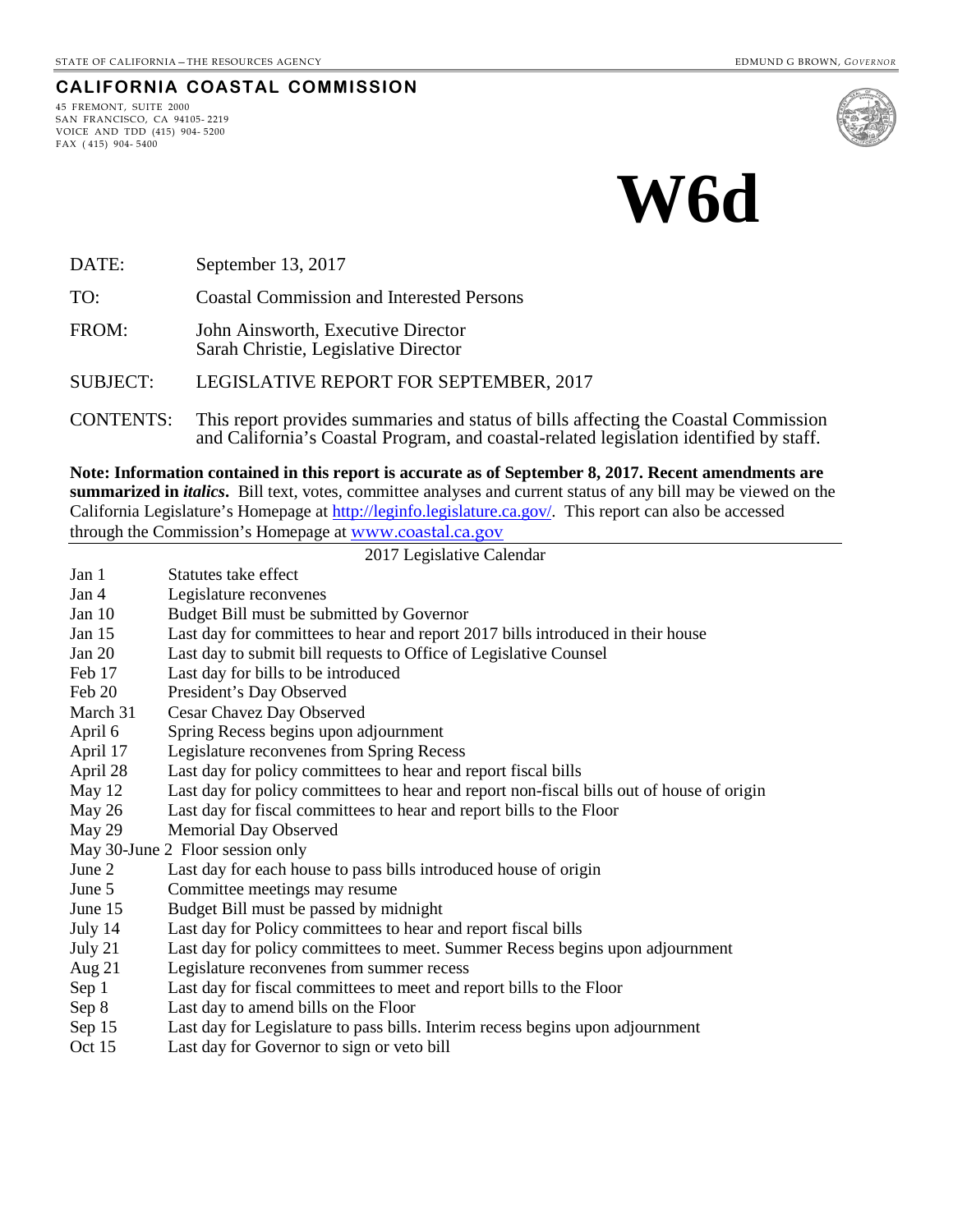# **PRIORITY LEGISLATION**

## **[AJR 15 \(Aguiar-Curry\) Federal public lands](http://leginfo.legislature.ca.gov/faces/billTextClient.xhtml?bill_id=201720180AJR15)**

This measure would urge the President of the United States, the Secretary of the Interior, and the Secretary of Agriculture to protect public lands, support the Antiquities Act of 1906, and honor the integrity of National Monuments designated by past presidents under the Act.

| Introduced    | 05/15/17                                           |
|---------------|----------------------------------------------------|
| <b>Status</b> | Chaptered. Resolution Chapter 85, Statutes of 2017 |

# **AB 18 (Eduardo Garcia) [California Clean Water, Climate, Coastal Protection and Outdoor](http://leginfo.legislature.ca.gov/faces/billNavClient.xhtml?bill_id=201720180AB18)  [Access For All Act of 2018](http://leginfo.legislature.ca.gov/faces/billNavClient.xhtml?bill_id=201720180AB18)**

This bill would enact the above titled Bond Act, which, if adopted by the voters at the June 5, 2018 statewide election, would authorize the issuance of State General Obligation Bonds in the amount of \$3.47 billion, to finance specified programs. The sum of \$95 million would be allocated to the State Coastal Conservancy for coastal resource protection purposes and completion of the Coastal Trail; \$100 million to the Natural Resources Agency to fund lower-cost, visitor-serving projects on coastal public lands or coastal lands owned by non-profits; \$635 million to plan, develop and implement climate adaptation projects that protect coastal and rural communities adapt to climate change impacts, subject to appropriation by the Legislature. *Amendments of 08/30 increased the overall amount of the bond from\$3.1 to \$3.4 billion, and allocated \$40 million to the Climate Resilience Account,* 

| Introduced    | 12/05/16                         |
|---------------|----------------------------------|
| Last Amended  | 08/30/17                         |
| <b>Status</b> | Senate Appropriations Committee. |

## **[AB 184 \(Berman\) Sea level rise planning: data base](http://leginfo.legislature.ca.gov/faces/billNavClient.xhtml?bill_id=201720180AB184)**

This bill would repeal Section 30968 of the Public Resources Code, deleting the January 1, 2018 sunset date for agencies to regularly submit specified information to the Natural Resources Agency for inclusion in the state's Sea Level Rise Data Base. *Amendments of 05/23 extend sunset date to January 1, 2023.*

| Introduced    | 01/19/17  |
|---------------|-----------|
| Last Amended  | 0.5/23/17 |
| <b>Status</b> | Enrolled  |

## **[AB 213 \(Gonzalez\) Claims against the state](http://leginfo.legislature.ca.gov/faces/billNavClient.xhtml?bill_id=201720180AB213)**

This bill would settle various legal claims against the state and make an appropriation to the Attorney General to pay specific judgements. *Amendments of 08/21 provide \$4.2 million to settle Fiery v. California Department of Fish and Wildlife, and transfer subject properties to the Department.*

| Introduced    | 01/23/17 |
|---------------|----------|
| Last Amended  | 08/21/17 |
| <b>Status</b> | Enrolled |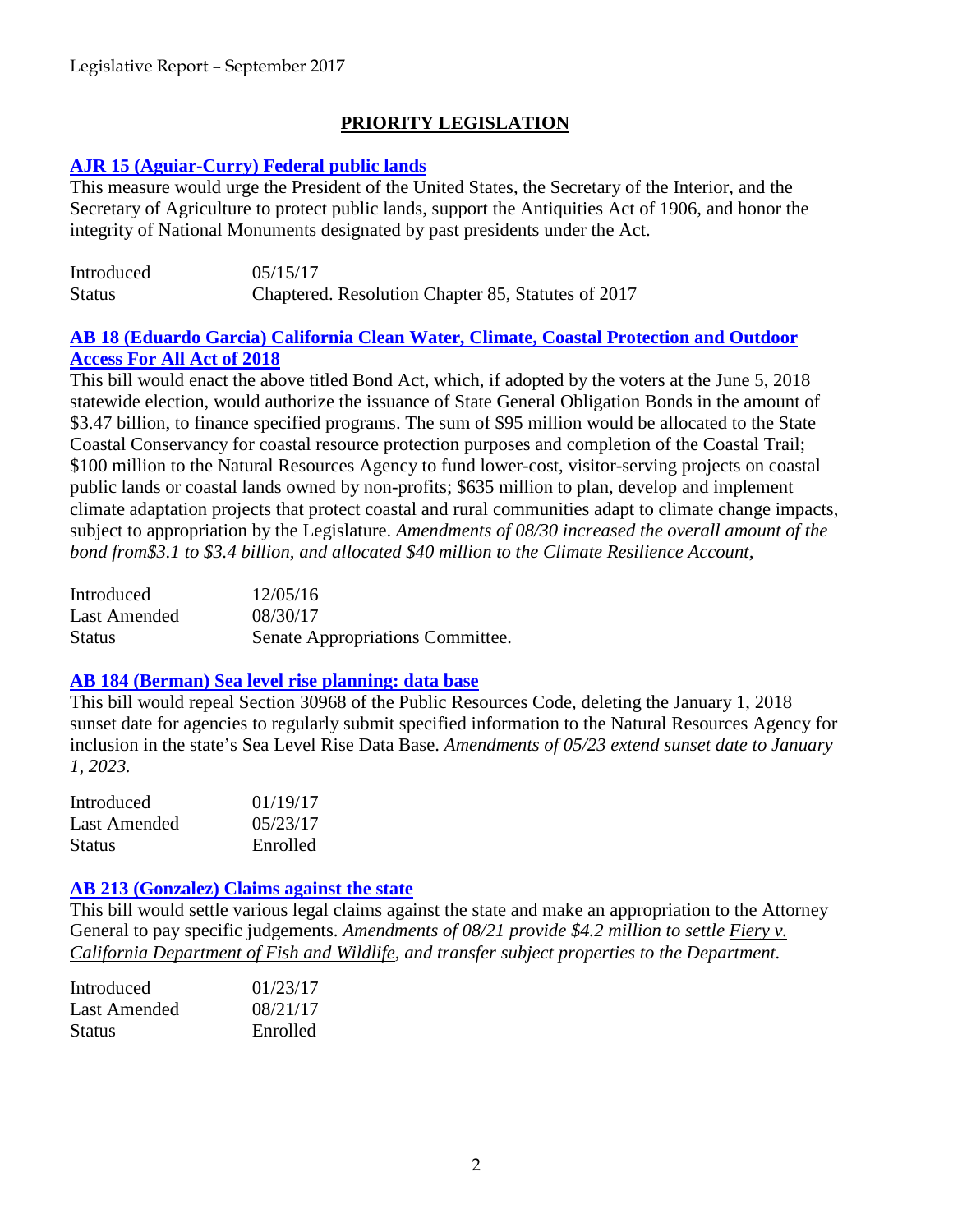## **AB 250 [\(Gonzalez\) State Coastal Conservancy: Lower Cost Coastal Accommodations Program](http://leginfo.legislature.ca.gov/faces/billNavClient.xhtml?bill_id=201720180AB250)**

This bill would direct the State Coastal Conservancy to work with State Parks and the Coastal Commission to prepare and implement a Lower Cost Visitor Serving (LCVS) Accommodations plan within and adjacent to the coastal zone. The bill would authorize the Conservancy to identify and test various measures that support the identification, development, improvement and operation of lower cost accommodations by private entities. *Amendments of 07/05 authorize the Coastal Commission to reclaim any LCVS in-lieu fees that have not been spent within seven years, and reassign them to another mitigation project upon a written finding by the Executive Director that the project will better meet the objectives and original intent of the in lieu fee.*

| <b>Commission Position Support</b> |                       |
|------------------------------------|-----------------------|
| <b>Status</b>                      | Senate Third Reading. |
| Last Amended                       | 07/05/17              |
| Introduced                         | 01/30/17              |

## **[AB 313 \(Gray\) Water](http://leginfo.legislature.ca.gov/faces/billNavClient.xhtml?bill_id=201720180AB313)**

This bill would create a new Water Rights Division within the Office of Administrative Law (OAL), staffed by a minimum of four attorneys with no less than 8 years of legal experience with water rights law. The bill would transfer the State Water Resources Control Board's Cease and Desist and Administrative Penalty authority from the Executive Director (current law) to an administrative law judge (ALJ) within the OAL's Water Rights Division. The ALJ's decision would be subject to review by the SWRCB. *Amendments of 07/18 pertain to water diversions for water cultivation.*

| Introduced    | 02/06/17                                                                 |
|---------------|--------------------------------------------------------------------------|
| Last Amended  | 07/18/17                                                                 |
| <b>Status</b> | Senate Appropriations Committee. Hearing cancelled at request of author. |

## **AB 366 [\(Obernolte\) Water supply: new residential development: building permits](http://leginfo.legislature.ca.gov/faces/billNavClient.xhtml?bill_id=201720180AB366)**

This bill would allow the issuance of a building permit where the source of the water supply is delivered from a legal source by a licensed hauler. Existing law prohibits new residential development where the water supply would be provided by bottled water, a vending machine or a water hauler. *Amendments of 06/29 remove all of the previous language and change the subject matter of the measure to cost recovery for prevailing parties in civil litigation. This amendment makes the subject matter of the bill non-relevant for the purpose of this report.*

| Introduced    | 02/08/17                |
|---------------|-------------------------|
| Last Amended  | 06/29/17                |
| <b>Status</b> | Senate Rules Committee. |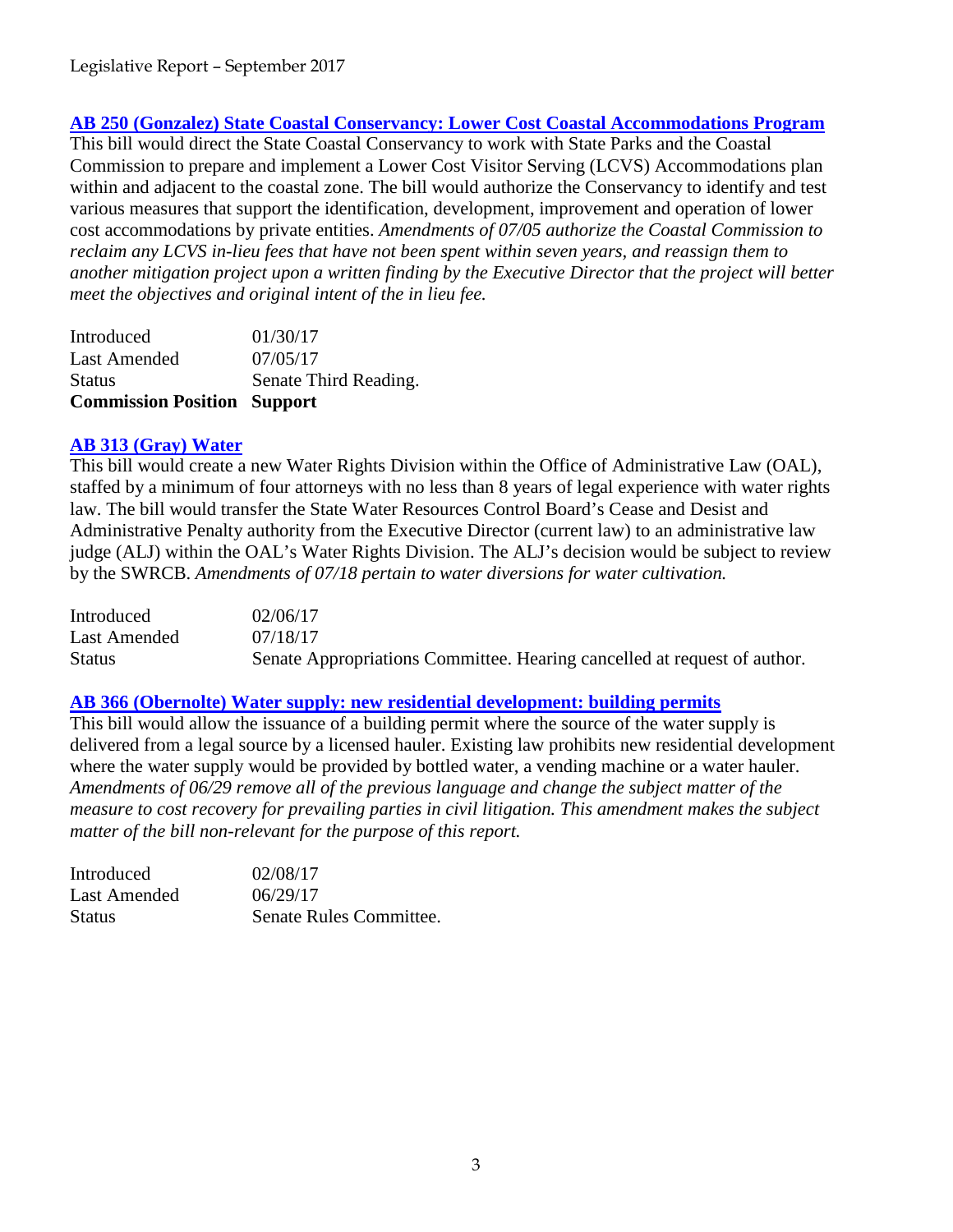## **[AB 388 \(Mullin\) Greenhouse Gas Reduction Fund: wetland restoration projects](http://leginfo.legislature.ca.gov/faces/billNavClient.xhtml?bill_id=201720180AB388)**

This bill will authorize the use of GGRF moneys for the beneficial reuse of dredged materials for wetland restoration projects, provided that the investment furthers the purposes of the California Global Warming Solutions Act of 2006 (AB 32). *Amendments of 06/22 make minor, technical changes.*

| Introduced    | 02/09/17                                                             |
|---------------|----------------------------------------------------------------------|
| Last Amended  | 06/22/17                                                             |
| <b>Status</b> | Senate Natural Resources and Water Committee. Held under submission. |

#### **AB 457 [\(Cunningham\) Saline water conversion: Diablo Canyon Nuclear Plant](http://leginfo.legislature.ca.gov/faces/billNavClient.xhtml?bill_id=201720180AB457)**

This bill would require the Public Utilities Commission to contract with an independent third party to study of the feasibility of utilizing Diablo Canyon's existing desalination facility for local water use as part of the decommissioning process.

| Introduced    | 02/13/17                |
|---------------|-------------------------|
| Last Amended  | 05/26/17                |
| <b>Status</b> | Senate Rules Committee. |

## **[AB 494 \(Bloom\) Land use: accessory dwelling units](http://leginfo.legislature.ca.gov/faces/billNavClient.xhtml?bill_id=201720180AB494)**

This bill makes minor clarifications to Government Code Section 65852.2, related to accessory dwelling units (ADUs). The bill clarifies that ADUs may be rented separately from the main house, defines "tandem parking" and clarifies that a studio, pool house, or other similar structure may be converted to an ADU consistent with the requirements of the section. The bill provides that parking requirements for ADUs cannot exceed one space per unit or per bedroom, whichever is less, and that no setback is required for an existing garage that is converted to a portion of an ADU.

| Introduced    | 02/13/17              |
|---------------|-----------------------|
| Last Amended  | 03/28/17              |
| <b>Status</b> | Senate Third Reading. |

#### **AB 554 [\(Cunningham\) Desalination: statewide goal](http://leginfo.legislature.ca.gov/faces/billNavClient.xhtml?bill_id=201720180AB554)**

This bill would establish a statewide goal of desalinating 300,000 acre-feet per year of drinking water by 2025, and 500,000 acre-feet per year by 2030. *Amendments of 03/27 make non-substantive changes to the findings portion of the bill.*

| Introduced    | 02/14/17                                                  |
|---------------|-----------------------------------------------------------|
| Last Amended  | 03/27/17                                                  |
| <b>Status</b> | Assembly Appropriations Committee. Held under submission. |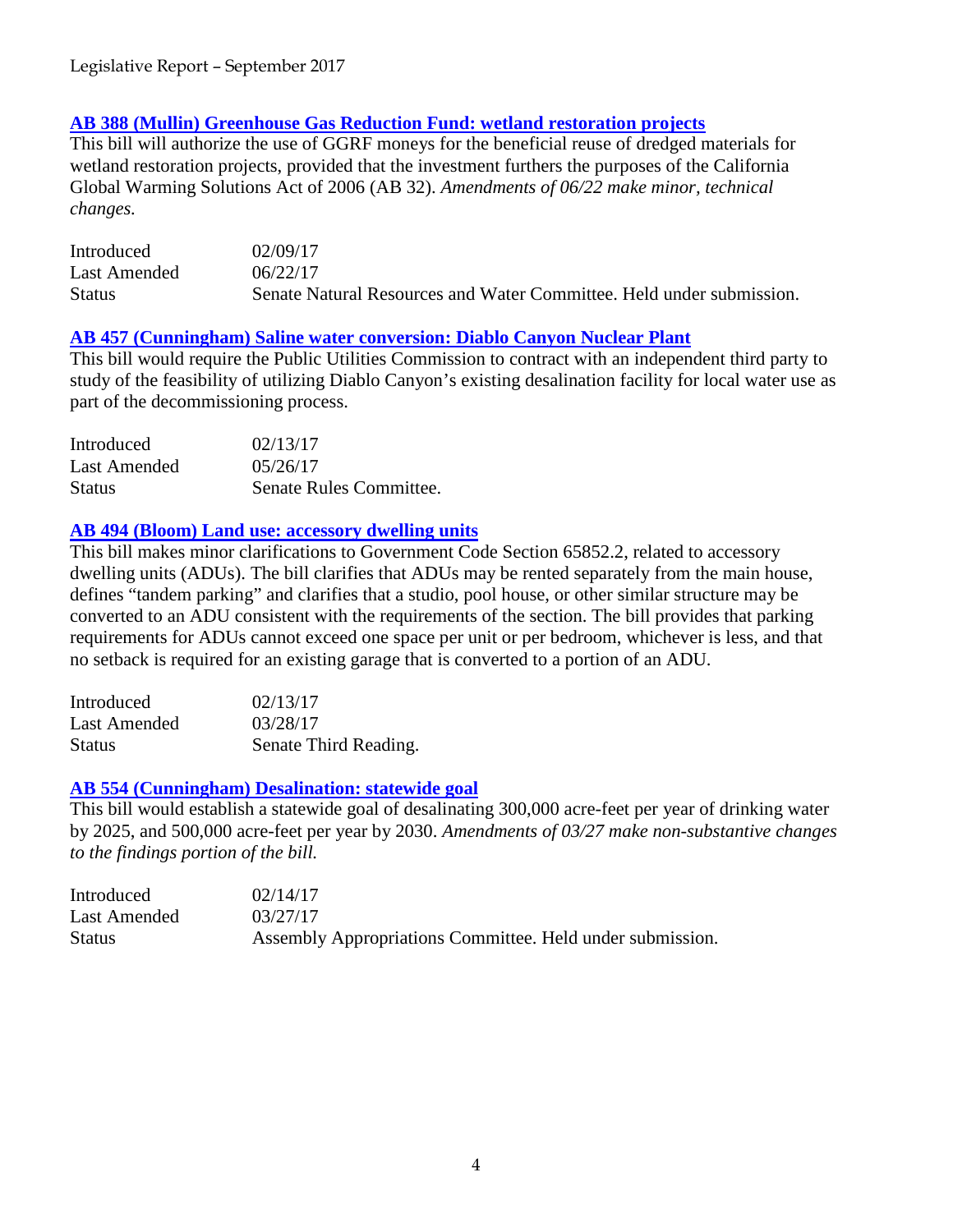## **AB 663 (Bloom) [Coastal resources: housing](http://leginfo.legislature.ca.gov/faces/billNavClient.xhtml?bill_id=201720180AB663)**

This bill would reinstate the Coastal Act affordable housing policies that were repealed in 1981. The bill would also repeal language precluding the Commission from requiring local governments to include affordable housing policies in their LCPs*. Amendments of 04/19 add a 5 year sunset provision.*

| <b>Commission Position Support</b> |
|------------------------------------|
| Assembly Inactive File.            |
| 04/19/17                           |
| 02/14/17                           |
|                                    |

## **AB 684 [\(Stone\) California Coastal Commission: ex parte communications: data base](http://leginfo.legislature.ca.gov/faces/billNavClient.xhtml?bill_id=201720180AB684)**

This bill would require the Commission, by July 1, 2018, to develop and implement an online data base for the reporting of ex parte communications. The bill would require that the database be publicly searchable, and that all ex-parte communications must be posted on line within 7 days of the communication. Communications taking place less than 7 days prior to the hearing must be posted on line prior to the beginning of the hearing at which the matter is to be discussed. *Amendments of 06/29 require the Commission to provide training and technical support to Commissioners upon request; and provide that if an Commissioner is unable to post an ex parte communication on the database due to a problem with the Server within 2 days of the hearing, the Commissioner shall verbally disclose the ex parte on the matter from the dais, and state the reason for not posting the ex parte. The communication must be posted on the database as soon as the technical issue is resolved. Amendments of 07/18 change "meeting" to "hearing" for the purpose of disclosing an ex parte communication. The practical effect of this amendment is that ex parte communications can take place during commission meetings, provided that they are disclosed prior to the opening of the hearing item.*

| Introduced    | 02/15/17                                                |
|---------------|---------------------------------------------------------|
| Last Amended  | 07/18/17                                                |
| <b>Status</b> | Senate Appropriations Committee. Held under submission. |

## **AB 725 (Levine) [State beaches and parks: smoking ban](http://leginfo.legislature.ca.gov/faces/billNavClient.xhtml?bill_id=201720180AB725)**

This bill would make it a civil misdemeanor to smoke cigars or cigarettes on state coastal beaches, punishable by fines up to \$250. The bill would authorize the State Parks Director to post signs regarding smoking restrictions, as well as to designate areas within a state park unit that is exempt from the ban. *Amendments of 09/01 reduce the fine from \$250 to \$50, and exclude any tobacco or other plant product used by a recognized Native American Tribe for ceremonial purposes.* 

| Introduced    | 02/15/17              |
|---------------|-----------------------|
| Last Amended  | 09/01/17              |
| <b>Status</b> | Senate Third Reading. |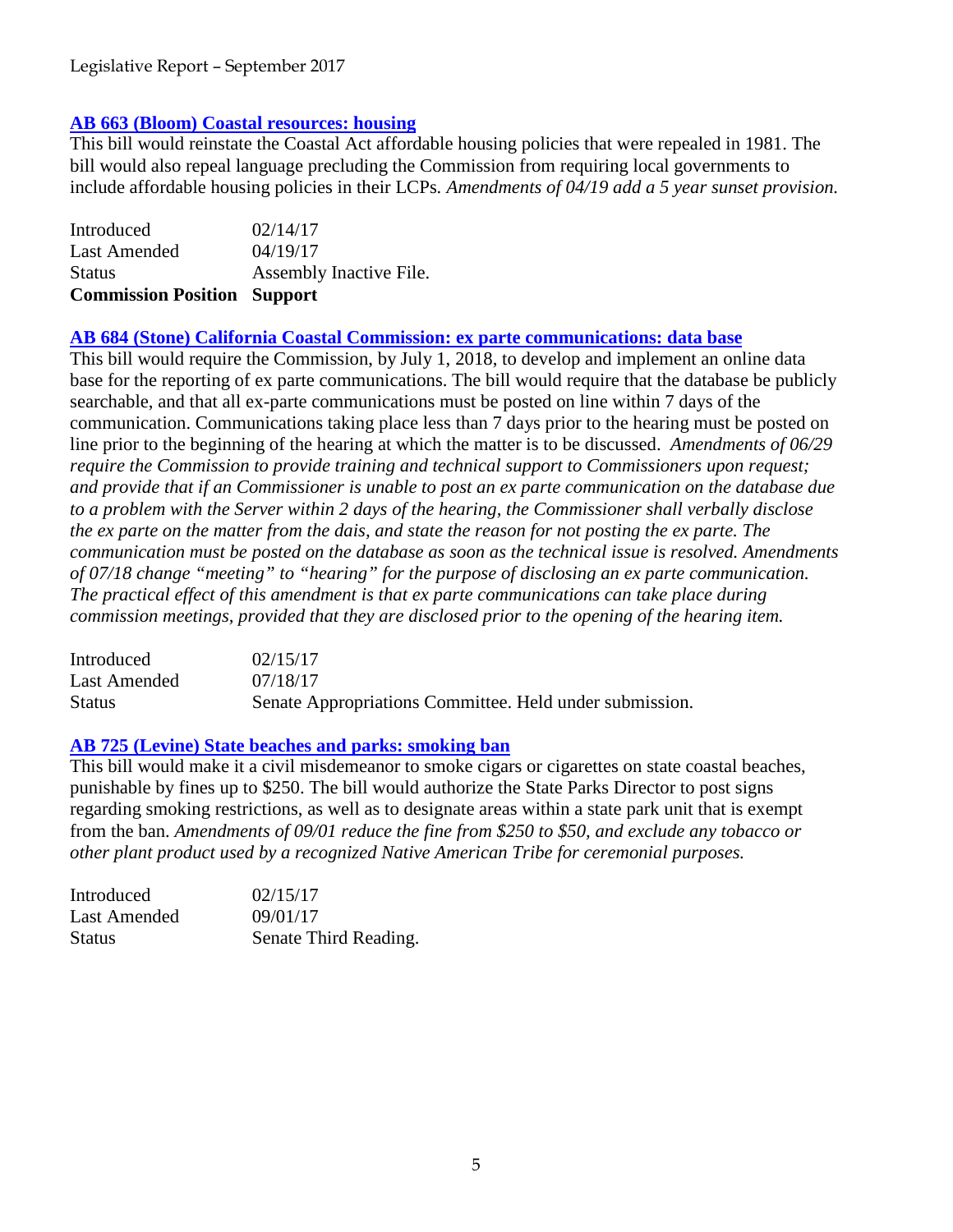#### **[AB 816 \(Kiley\) Webcasts of public meetings and workshops](http://leginfo.legislature.ca.gov/faces/billTextClient.xhtml?bill_id=201720180AB816)**

This bill would require all boards and commissions within the Natural Resources Agency and the Environmental Protection Agency provide a live webcast of all public meetings in a manner that allows for listeners and viewers to provide public comment. The bill does not apply to meetings held at "non-agency" sites as defined: "A location other than agency headquarters or state government buildings or facilities where the primary operations of the agency...take place."

| Introduced    | 02/15/17                                                             |
|---------------|----------------------------------------------------------------------|
| <b>Status</b> | Senate Natural Resources and Water Committee. Held under submission. |

## **[AB 1077 \(O'Donnell\) Off-highway vehicles](http://leginfo.legislature.ca.gov/faces/billNavClient.xhtml?bill_id=201720180AB1077)**

This bill would indefinitely extend the authorization for the Department of State Parks' authorization to administer the Off-Highway Motor Vehicle Recreation Program. Amendments of 04/05 extend the sunset date to *January 1, 2019, unless a specified report is not received by the Legislature by January 1, 2018, in which case the act would be repealed on July 1, 2018.*

| Introduced   | 02/16/17                                                  |
|--------------|-----------------------------------------------------------|
| Last Amended | 04/05/17                                                  |
| Status       | Assembly Appropriations Committee. Held Under Submission. |

## **[AB 1129 \(Stone\) California Coastal Commission](http://leginfo.legislature.ca.gov/faces/billNavClient.xhtml?bill_id=201720180AB1129)**

This bill would require that shoreline protective devices and would amend PRC 30235 to define "existing structure" as structures built prior to January 1, 1977, and to specify that shoreline protective devices must be approves consistent with Coastal Act policies protecting public access, shoreline ecology, natural landforms and other impacts on coastal resources. The bill would specify that emergency permits issued for shoreline protective devices are intended to allow the minimum amount of temporary development necessary to address the emergency situation. The bill would also amend PRC 30821 to allow for the imposition of administrative penalties for unpermitted shoreline protective devices.

| <b>Commission Position Support</b> |                         |
|------------------------------------|-------------------------|
| <b>Status</b>                      | Assembly Inactive File. |
| Last Amended                       | 02/09/17                |
| Introduced                         | 02/17/17                |

## **AB 1151 (Gloria) [Vaquita-harmful fish and fish products](http://leginfo.legislature.ca.gov/faces/billNavClient.xhtml?bill_id=201720180AB1151)**

This bill would make it unlawful to sell, offer for sale, trade or distribute fish or fish products whose capture methods are harmful to the critically endangered vaquita, the world's smallest and most rare cetacean, found only in the northern Gulf of Mexico. This bill would prohibit the sale of fish species which are caught through the use of gill nets in vaquita habitat. *Amendments of 05/30 would require the Department of Fish and Wildlife to adopt regulations to enforce the prohibition by January 1, 2019, and prohibit the Department from taking any enforcement actions pursuant to the regulations prior to July 1, 2019.*

| <b>Commission Position Support</b> |                       |
|------------------------------------|-----------------------|
| <b>Status</b>                      | Senate Third Reading. |
| <b>Last Amended</b>                | 05/30/17              |
| Introduced                         | 02/17/17              |
|                                    |                       |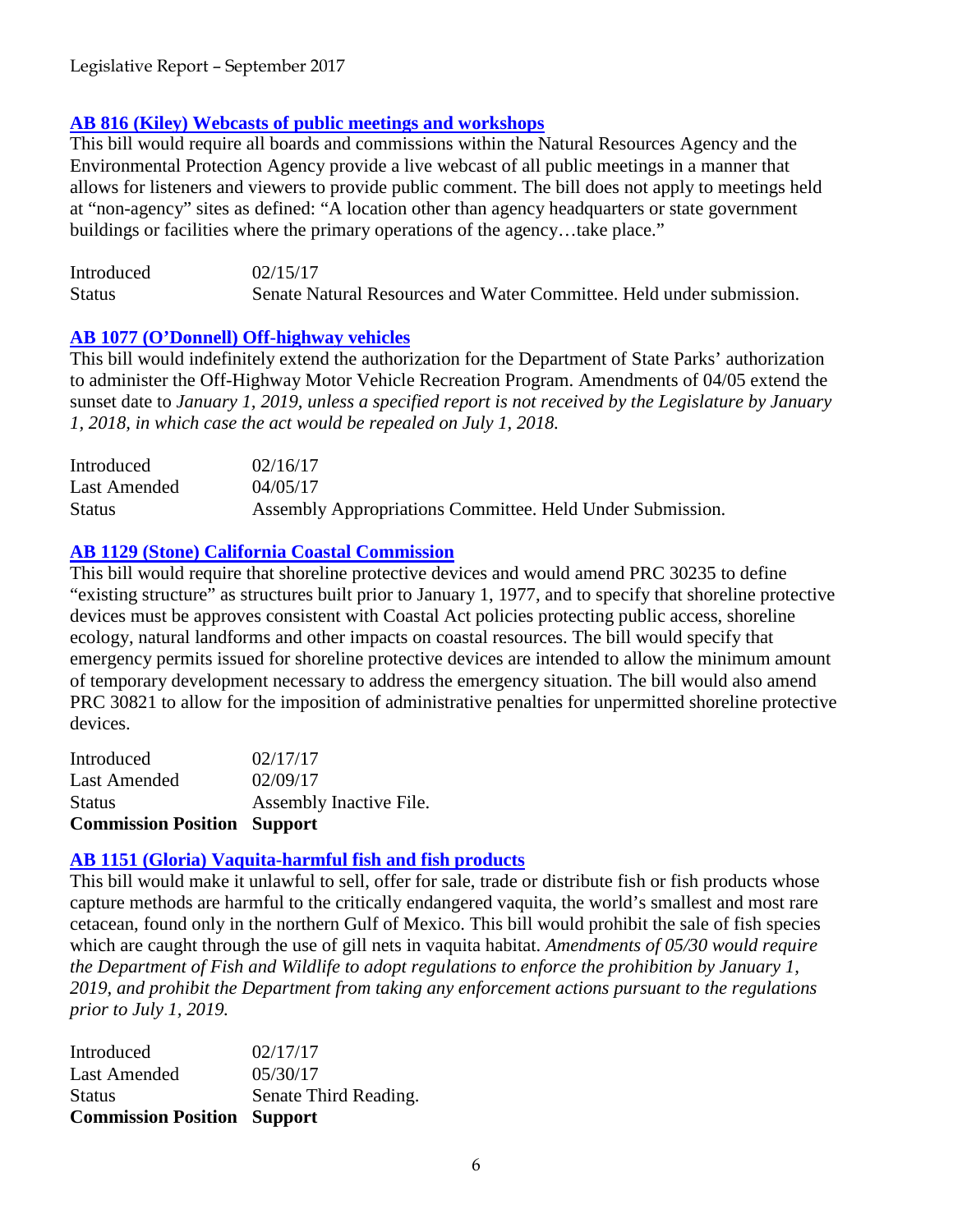## **[AB 1281 \(Limon\) State parks: climate change: study](http://leginfo.legislature.ca.gov/faces/billNavClient.xhtml?bill_id=201720180AB1281)**

This bill would require the Department of Parks and Recreation to conduct a study that includes recommendations for actions needed to address the impacts of climate change at state parks by July 1, 2018.

Introduced 02/17/17 Last Amended 03/30/17 Status Assembly Appropriations Committee. Held under submission.

#### **[AB 1282 \(Mullin\) Transportation Permitting Task Force](http://leginfo.legislature.ca.gov/faces/billNavClient.xhtml?bill_id=201720180AB1282)**

This bill would require the Natural Resources Secretary to establish an interagency Transportation Task Force consisting of specified agencies including the Coastal Commission, for the purpose of establishing early engagement practices and deadlines for permitting transportation projects. *The Secretary would prepare and submit a report to the Legislature on the taskforce's findings. Amendments of 06/29 delete the EPA Secretary and the Department of Water Resources from the task force, and add the SWRCB and RWQCBs.*

| Introduced    | 02/17/17  |
|---------------|-----------|
| Last Amended  | 06/29/17  |
| <b>Status</b> | Enrolled. |

#### **[AB 1594 \(Bloom\) Ocean protection: plastic pollution](http://leginfo.legislature.ca.gov/faces/billNavClient.xhtml?bill_id=201720180AB1594)**

This bill would require the Ocean Protection Council on or before March 1, 2018, to complete exiting data on the primary sources of plastics pollution in the ocean, as determined by an analysis of coastal cleanup efforts in the state. The report would include recommendations to the Legislature regarding possible legislative actions or other measures to reduce plastics pollution in coastal beaches and ocean waters. The bill would also require the Council to report to the Legislature on the status of the OPC's 13-point plan to prevent and reduce marine debris, as outlined by the Council's 2007 resolution. *Amendments of 06/26 strike the previous provisions and state that it is the intent of the Legislature to increase the diversion of single-use food packaging in order to reduce a primary source of litter and marine debris.* 

| Introduced    | 02/17/17                                |
|---------------|-----------------------------------------|
| Last Amended  | 06/26/17                                |
| <b>Status</b> | Senate Environmental Quality Committee. |

**[AB 1642 \(Caballero\) California Coastal Commission: ex parte communications: disclosure](http://leginfo.legislature.ca.gov/faces/billNavClient.xhtml?bill_id=201720180AB1642)** This bill would require the Director of the Coastal Commission to post all written ex parte communication disclosures on the Commission's internet website.

| Introduced    | 02/17/17                  |
|---------------|---------------------------|
| <b>Status</b> | Assembly Rules Committee. |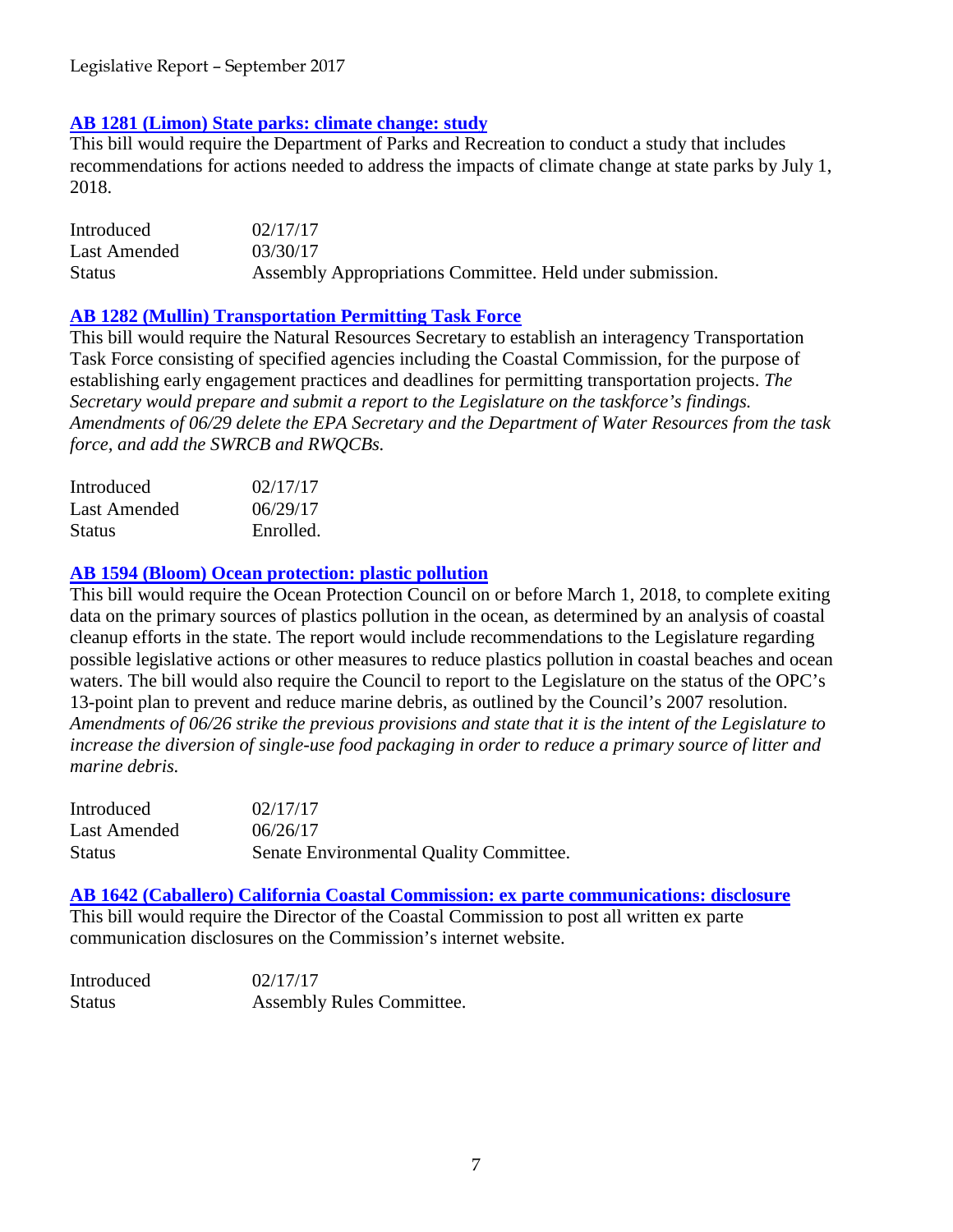## **[SB 5 \(De Leon\) California Drought, Water, Parks, Climate, Coastal Protection and Outdoor](http://leginfo.legislature.ca.gov/faces/billNavClient.xhtml?bill_id=201720180SB5)  [Access for All Act of 2018](http://leginfo.legislature.ca.gov/faces/billNavClient.xhtml?bill_id=201720180SB5)**

This bill would enact the above titled Bond Act, which, if adopted by the voters at the June 5, 2018 statewide election, would authorize the issuance of State General Obligation Bonds in the amount of \$3.997 billion, to finance specified programs. Half of the funding would go toward investments in park, trails and other projects that promote social and environmental equity and enhance disadvantaged communities, and half would be spent on clean drinking water and drought preparedness projects. \$50,000,000 would be made available to State Parks and \$50,000,000 would be available to the State Coastal Conservancy lower-cost, visitor-serving coastal accommodations; \$50,000,000 would be allocated to the State Coastal Conservancy for San Francisco Bay restoration projects; of the \$503 million for climate adaptation and resiliency projects, \$80 million would be available for deposit to the Climate Resilience Account, of which 30% would be allocated to the San Francisco Bay Area Conservancy Program for program purposes; \$99,840,000 would be available for specified Division 21 purposes, including \$30 million for restoration of Southern steelhead habitat, and \$3 million to the Coastal Conservancy's Santa Ana River Conservancy Program. *Amendments of 09/05 increase the overall amount of the bond from \$3.832 billion to \$3,997 billion.*

| Introduced    | 12/05/16                 |
|---------------|--------------------------|
| Last Amended  | 09/05/17                 |
| <b>Status</b> | Assembly Appropriations. |

# **[SB 35 \(Wiener\) Planning and zoning: streamlined approval process](http://leginfo.legislature.ca.gov/faces/billVersionsCompareClient.xhtml?bill_id=201720180SB35&cversion=20170SB3594AMD)**

This bill would provide that multi-family housing (two or more units) which meets certain criteria related to siting, zoning, and deed restrictions for affordability, among others, shall be eligible for a streamlined approval process. The bill is based on the Governor's "by right" housing proposal of 2016, including many of the alternative proposals voiced by groups in opposition. The bill excludes the coastal zone.

| Introduced    | 12/05/16                         |
|---------------|----------------------------------|
| Last Amended  | 09/01/17                         |
| <b>Status</b> | <b>Assembly Rules Committee.</b> |

## **[SR 35 \(Jackson\) Oil and gas leasing in federal waters off California](http://leginfo.legislature.ca.gov/faces/billTextClient.xhtml?bill_id=201720180SR35&search_keywords=Marine+Sanctuaries)**

This measure states the Senate's strong and unequivocal support of the current moratorium on new offshore oil and gas leasing in federal waters, and opposes any attempts to modify the prohibition.

| Introduced    | 05/01/17  |
|---------------|-----------|
| <b>Status</b> | Enrolled. |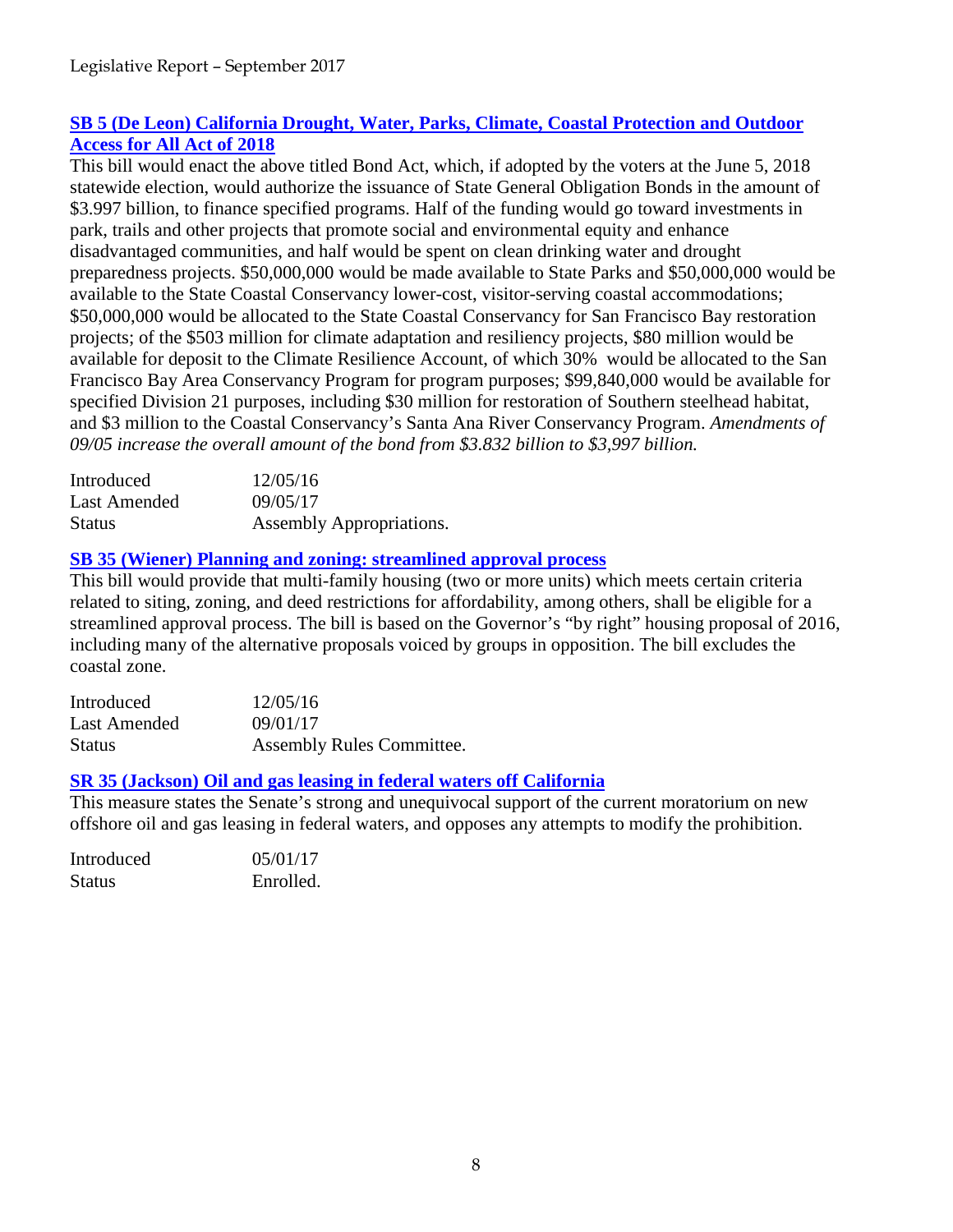#### **[SB 42 \(Hill\) Public lands: Martins Beach: property acquisition](http://leginfo.legislature.ca.gov/faces/billNavClient.xhtml?bill_id=201720180SB42)**

This bill would create the Martins Beach Subaccount within the Kapiloff Land Bank Fund, and make an appropriation \$360,000 from the General Fund to the subaccount to enable the State Lands Commission (SLC) to purchase of a public right-of-way to Martins Beach in San Mateo County. The bill would authorize the SLC to transfer up to \$1 million for expenditure to secure said access, either through eminent domain or negotiated settlement. This bill requires a 2/3 vote. Amendments of 05/26 authorize the SLC to deposit funds from San Mateo County into the Subaccount. Amendments of 06/22 specify that any expenditure of funds transferred from the Kapiloff fund for acquisition must not involve imminent domain.

| Introduced    | 12/05/16                                                  |
|---------------|-----------------------------------------------------------|
| Last Amended  | 06/22/17                                                  |
| <b>Status</b> | Senate Floor, Pending Concurrence in Assembly Amendments. |

## **[SB 44 \(Jackson\) Coastal Oil Well Cleanup Act](http://leginfo.legislature.ca.gov/faces/billNavClient.xhtml?bill_id=201720180SB44)**

This bill would require the State Lands Commission (SLC) to conduct a statewide assessment of improperly abandoned "legacy" oil wells along the coast for which there is no responsible party; identify those with a high priority for remediation; survey and monitor natural oil seeps in state waters, begin remediation efforts in cooperation with the Department of Oil Gas and Geothermal Resources, and allocate \$2 million per year from State Tidelands Revenue to support the program. *Amendments of 5/26 require the SLC to report annually to the Legislature and specified committees on the activities and effectiveness of the program.*

| Introduced                         | 12/05/16                            |
|------------------------------------|-------------------------------------|
| <b>Last Amended</b>                | 05/26/17                            |
| <b>Status</b>                      | Passed Assembly. Ordered to Senate. |
| <b>Commission Position Support</b> |                                     |

## **SR 44 [\(Jackson\) National Marine Sanctuaries](http://leginfo.legislature.ca.gov/faces/billNavClient.xhtml?bill_id=201720180SR44)**

This measure states the Senate's commitment to defending U.S. National Marine Sanctuaries, and the designation and expansion of National Marine Sanctuaries according to the current federal process.

| Introduced    | 06/06/17  |
|---------------|-----------|
| <b>Status</b> | Enrolled. |

#### **[SB 96 \(Committee on Budget and Fiscal Review\) Budget Act of 2017-18](http://leginfo.legislature.ca.gov/faces/billNavClient.xhtml?bill_id=201720180SB96)**

This bill will make appropriations in support of the State of California for public purposes including the California Coastal Commission's annual budget.

| Introduced   | 01/10/17   |
|--------------|------------|
| Last Amended | 06/09/17   |
| Status       | Chaptered. |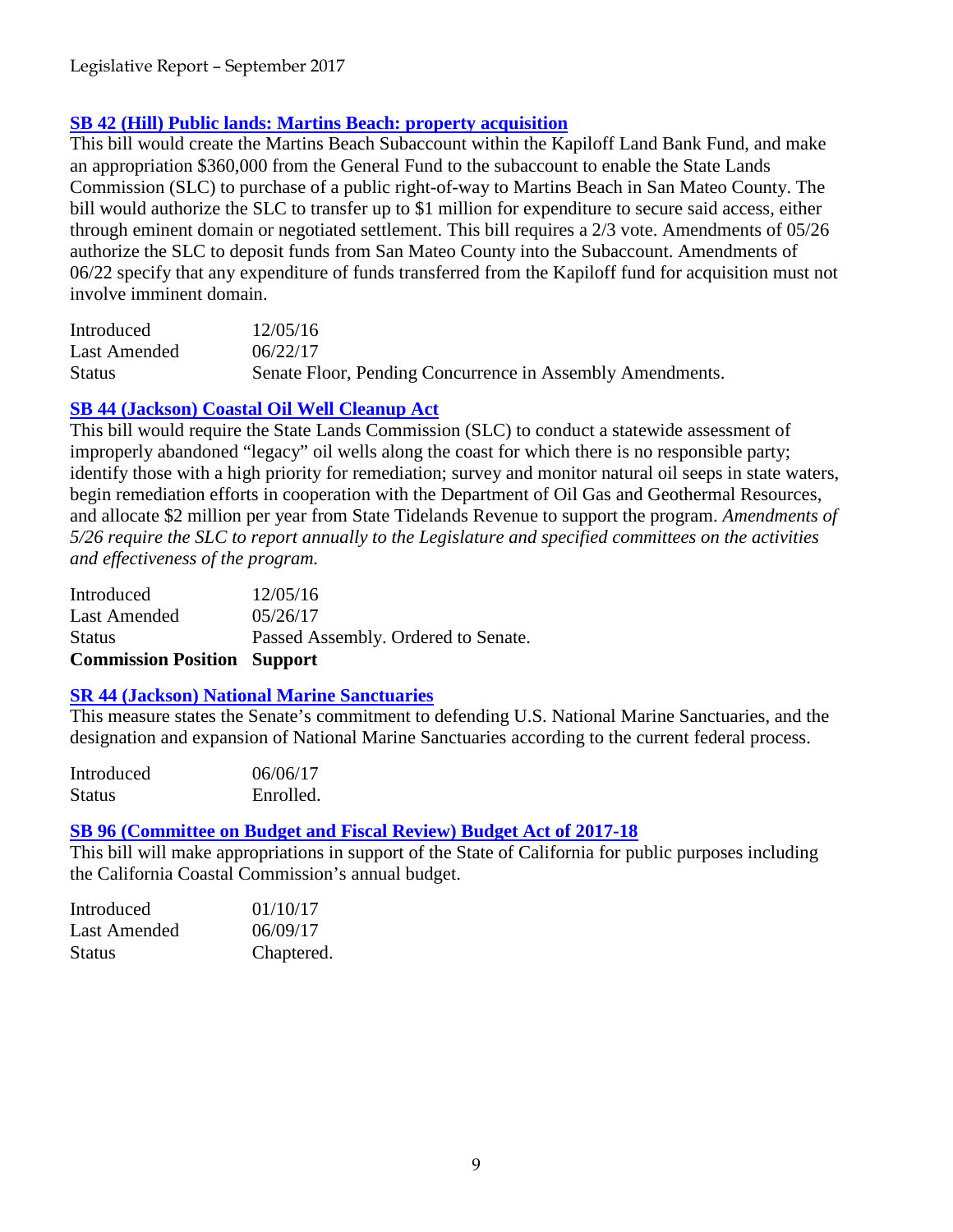## **SB 188 (Jackson) [State lands: leasing; oil and gas](http://leginfo.legislature.ca.gov/faces/billNavClient.xhtml?bill_id=201720180SB188)**

This bill would prohibit the State Lands Commission from entering into any new lease or other conveyance that authorizes the exploration, development or production of oil and natural gas on state tidelands. The bill would prohibit the commission from entering into any lease renewals, modifications or extensions that authorize the lessee to engage in new or additional exploration, development, or production of oil and natural gas. Amendments of 06/08 make minor, technical changes.

| Introduced    | 01/25/17                                                  |
|---------------|-----------------------------------------------------------|
| Last Amended  | 06/08/17                                                  |
| <b>Status</b> | Assembly Appropriations Committee. Held under submission. |

## **[SB 249 \(Allen\) Off-highway motor vehicle recreation](http://leginfo.legislature.ca.gov/faces/billNavClient.xhtml?bill_id=201720180SB249)**

This bill would extend the existing January 1, 2018 sunset of the Off-Highway Motor Vehicle Recreation Act of 2003 to January 1, 2023; require the department to prepare a report to the Governor and the Legislature by January 1, 2022, as specified; implement a monitoring program to better measure the conditions of habitat, wildlife, soils and vegetation; identify and protect sensitive natural, cultural and archeological resources, and make revisions to gasoline tax calculations and funding restrictions. *Amendments of 05/26 delete the requirement to form a science advisory team, adds reporting requirements to the Natural Resources Agency, requires the division to develop protocols and practices to assure management measures are met, and makes further revisions to the gas tax and other fee collections. Amendments of 06/26 delete the revisions to the Revenue and Tax Code, relating to revisions in gas tax collection and distribution. Amendments on 7/13 revise the due date for the report to January 1, 2024, and make other changes relating to the management of OHV parks. Amendments of 09/05 revise the due date of the report to January 1, 2022, and every three years thereafter, make other changes related to management of OHV parks, and repeal the sunset provision on the program.*

| Introduced    | 07/13/17                |
|---------------|-------------------------|
| Last Amended  | 09/05/17                |
| <b>Status</b> | Assembly Third Reading. |

## **SB 290 (Jackson) [Marine mammals and sea turtles: entanglement and stranding: emergency](http://leginfo.legislature.ca.gov/faces/billNavClient.xhtml?bill_id=201720180SB290)  [rescue services: grants](http://leginfo.legislature.ca.gov/faces/billNavClient.xhtml?bill_id=201720180SB290)**

This bill would require the Wildlife Health Center at UC Davis to provide grants to qualified organizations to respond to marine mammal or sea turtle entanglement or stranding events. *The May 1 amendments make changes to the Findings Section of the bill, eliminates the reference to the Sea Turtle Stranding and Salvage Network, and adds the Large Whale Entanglement Response Program as a "qualified organization."*

| Introduced    | 02/09/17                |
|---------------|-------------------------|
| Last Amended  | 0.5/01/17               |
| <b>Status</b> | Assembly Third Reading. |